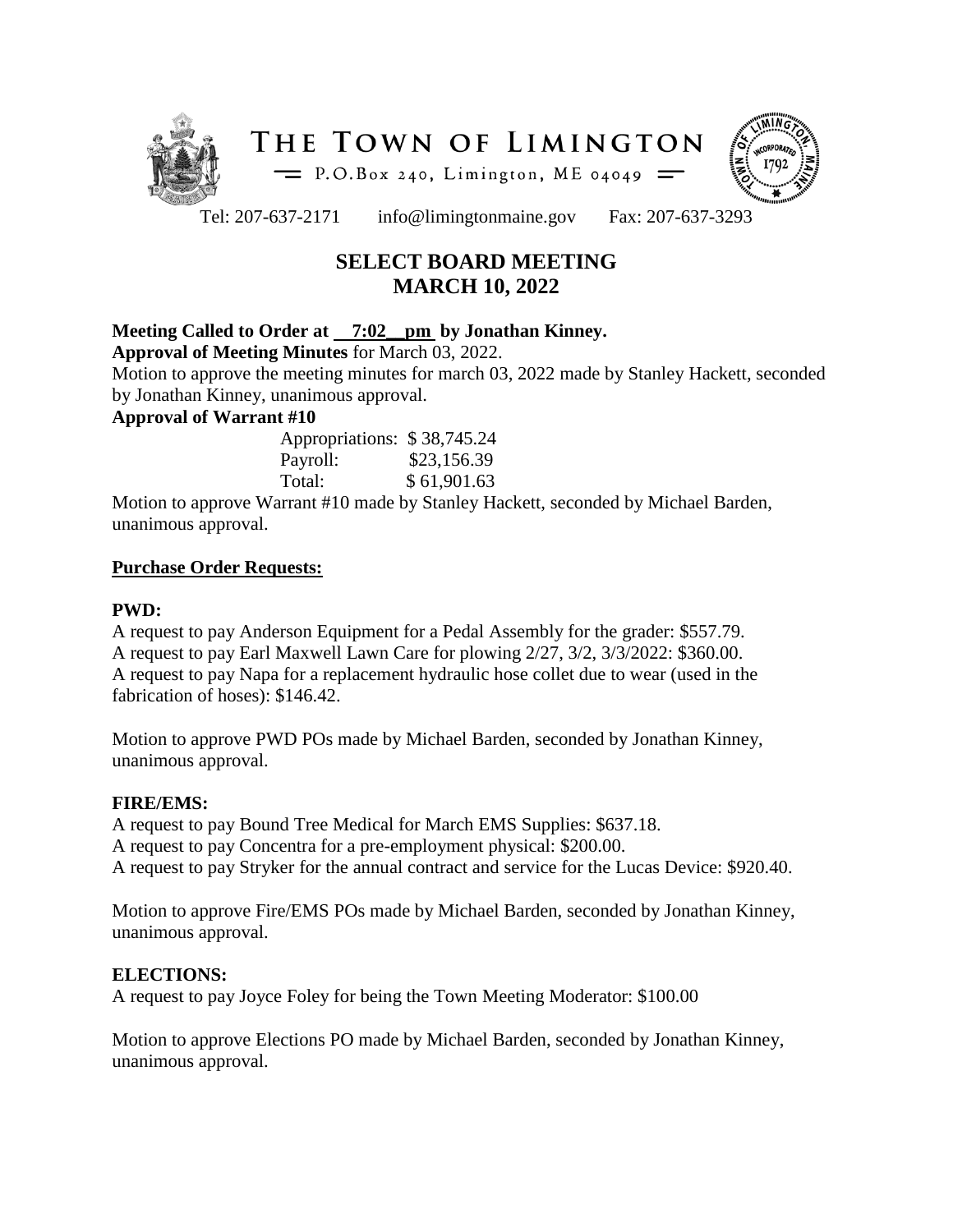#### **Old & New Business:**

Ed Auden has approached the Select Board and asked to serve on the ecoMaine board. Ed has previously served on the board and would like to serve again to help the Town of Limington.

Motion to appoint Ed Auden to the ecoMaine board for a term of 3 years, starting March 10, 2022 through March 31, 2025 made by Jonathan Kinney and seconded by Michael Barden, unanimous approval.

Motion to approve PWD POs made by Michael Barden, seconded by Jonathan Kinney, unanimous approval.

Motion to reappoint Norman Hutchins as Code Enforcement Officer for the Town of Limington for the term of one year: April 1, 2022 through April 30, 2023 made by Jonathan Kinney, seconded by Michael Barden, unanimous approval.

# **Weekly Update on Select Board activities:**

Spoke to Joyce Foley about Comprehensive Plan and a volunteer board to update the plan. Jonathan worked in the GA room files, discussion w/PWD about Tucker Rd. Discussed the issues with paving the road, i.e. it is not built up enough, and lacks drainage.

Discussed Rec Committee, spoke to Fire Chief about spare vehicle, use of the vehicle and the use policy for the vehicle.

Welcomed our new Select Board member Michael and set him up with his computer and space. Picked up the new sign for the municipal offices which will be installed when the weather warms.

Our trash collectors called today and said that they will not be collecting trash from the end of Gilbert Lane due to finding human feces in the trash at pick up today. The Select Board discussed the issue, and Jonathan is going to get together with the CEO and go to Gilbert Lane and try to get o the bottom of the issue.

### **Informational Bulletin:**

### **Please be aware that Limington Roads are POSTED until after frost.**

Every home in the U.S.A. is eligible to order 4 free at home Covid-19 tests. They can be ordered at COVIDtests.gov

**Transfer Station hours** are Saturday and Sunday from 9 a.m. to 4 p.m. and Wednesday 12-4 p.m. Recyclable materials go in the compactor at the Transfer Station. Transfer Station stickers are available at the Town Office. **A Transfer Station sticker must be attached to your vehicle windshield for the disposal of ALL items.**

**General Assistance Office** is open on Tuesdays from 3-5 p.m. Applications are available anytime from the Town Clerks office during their normal business hours. Applications must be filled out and accompanied with supporting documentation and must be signed.

**Planning Board** meets at the Municipal Complex on site the first and third Monday evenings at 7pm.